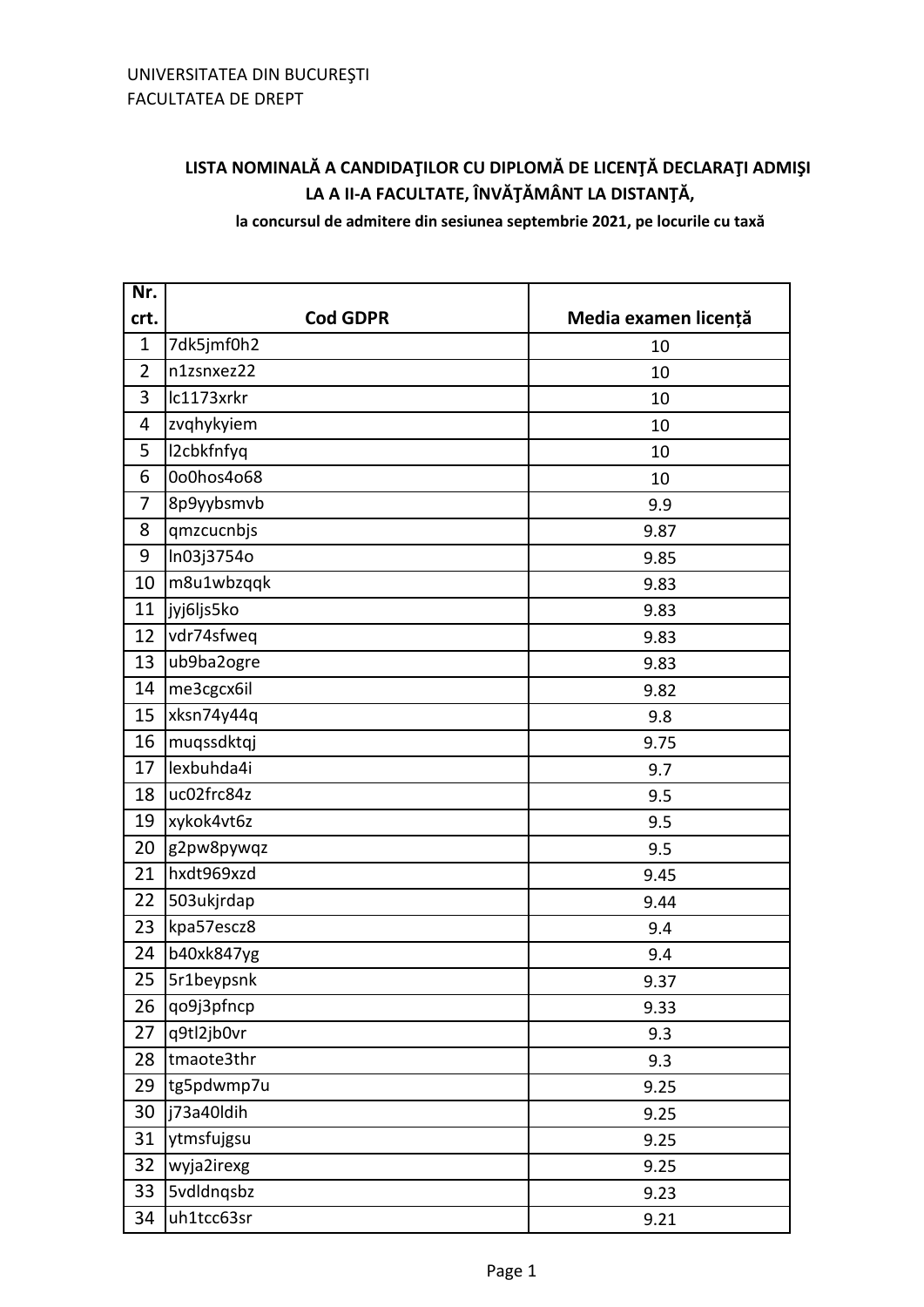| Nr.              |                 |                      |
|------------------|-----------------|----------------------|
| crt.             | <b>Cod GDPR</b> | Media examen licență |
| 35               | q7i43ldw48      | 9.2                  |
| 36               | gm6fs6f26u      | 9.16                 |
| 37               | u363sg3qts      | 9.12                 |
| 38               | k34s90jqra      | 9.05                 |
| 39               | xe0fb5y7dm      | 9                    |
| 40               | jabafzed7g      | 9                    |
| 41               | rkpvdwa0kd      | 9                    |
| 42               | 736xsds57r      | 9                    |
| 43               | 56z279y5sw      | 9                    |
| 44               | rqeguqwxag      | 8.96                 |
| 45               | 22w9znyk46      | 8.95                 |
| 46               | we9dw8uiep      | 8.9                  |
| 47               | snt6fvasvb      | 8.89                 |
| 48               | fuoskf8gbp      | 8.87                 |
| 49               | rronrwnfoi      | 8.85                 |
| 50               | 5rz7yitjw8      | 8.74                 |
| 51               | am2h9e9lpk      | 8.73                 |
| 52               | v1yw63m8fk      | 8.7                  |
| 53               | aje7aylv6d      | 8.68                 |
| 54               | scocj3no2y      | 8.66                 |
| 55               | eq7kmh331g      | 8.6                  |
| 56               | gu3gw70d5g      | 8.59                 |
| 57               | c348xbp6l1      | 8.5                  |
| 58               | ipecsfebey      | 8.5                  |
| 59               | v88g746kso      | 8.41                 |
| 60               | 9zhsld1v8n      | 8.35                 |
| 61               | zoayrgeyl1      | 8.31                 |
| 62               | ed8u14aetc      | 8.3                  |
| 63               | y383a4fu3e      | 8.2                  |
| 64               | nfbx79gmro      | 8.2                  |
| 65               | 4z9idydt4i      | 8.16                 |
| e9ljl8xkle<br>66 |                 | 8.15                 |
| 67               | asejo9y9rd      | 8.06                 |
| 68               | 3axlo9hlra      | 8                    |
| 69               | qwc09fyh7b      | 8                    |
| 70               | fim9pzliwd      | 8                    |
| 71               | k1zxho6rjc      | 8                    |
| 72               | lb1595dcjg      | 7.97                 |
| 73               | 7n7vhc64au      | 7.75                 |
| 74               | qbv4gtrzcj      | 7.75                 |
| 75               | vo6uco4tl7      | 7.66                 |
| 76               | w6f224wzmk      | 7.5                  |